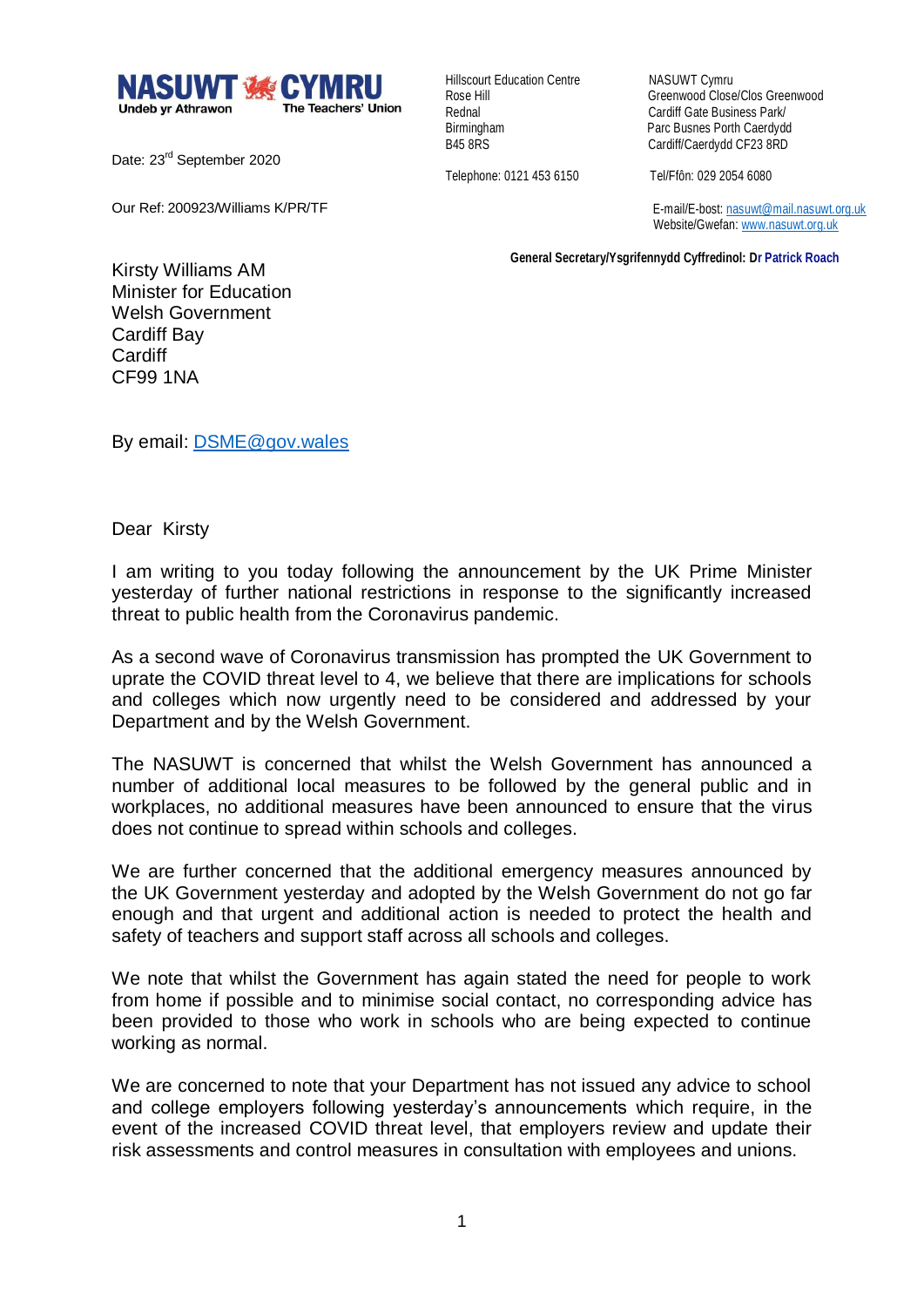You will know from our previous discussions that there are significant numbers of teachers who are pregnant, or who are clinically extremely vulnerable, or who have underlying conditions or who are from higher risk groups (e.g. BAME teachers) who are working in schools and who are already extremely concerned and anxious about their safety at work. Their concerns have been heightened as a result of the increased incidence of Coronavirus transmission, together with the lack of social distancing within schools and the absence of PPE within classrooms. These risks continue to present serious concerns for our members. We, therefore, ask you to confirm what additional measures you intend to implement to minimise the risk of the Coronavirus being transmitted to these groups within the workforce.

In my letter of  $18<sup>th</sup>$  September 2020, I asked for your response to a number of urgent matters regarding COVID-safe practices in schools. I am still awaiting a response from you on the measures you will be taking to address:

- (i) the depletion of staffing numbers in schools which is resulting in serious operational difficulties for schools in maintaining safe working practices at all times;
- (ii) the heightened risks to health for vulnerable teachers (including teachers who are otherwise categorised as clinically extremely vulnerable, pregnant teachers, older teachers, disabled teachers and teachers from particular BAME backgrounds) following your guidance on those who may return to work in schools;
- (iii) the lack of social distancing within schools, the absence of PPE and other effective non-pharmaceutical interventions;
- (iv) the failure of the test and trace system to keep up with the demands on it;
- (v) how your Department will have regard for the practical and logistical challenges within schools to meet the Government's demands for COVID-safe working practice;
- (vi) the need for further guidance and measures to be taken by your Department to ensure that schools adopt and maintain COVID-safe working practices;
- (vii) the need for your Department to implement appropriate measures to ensure compliance across all schools.

I also request clarification from you as to:

- a) the data on which the Department is relying with regard to virus transmission and the number of confirmed COVID-19 cases involving pupils and staff in schools since 1<sup>st</sup> September?
- b) the position in respect of teachers who are unable to access childcare due to local lockdown restrictions and/or where a child's school/contact group is required to self-isolate;